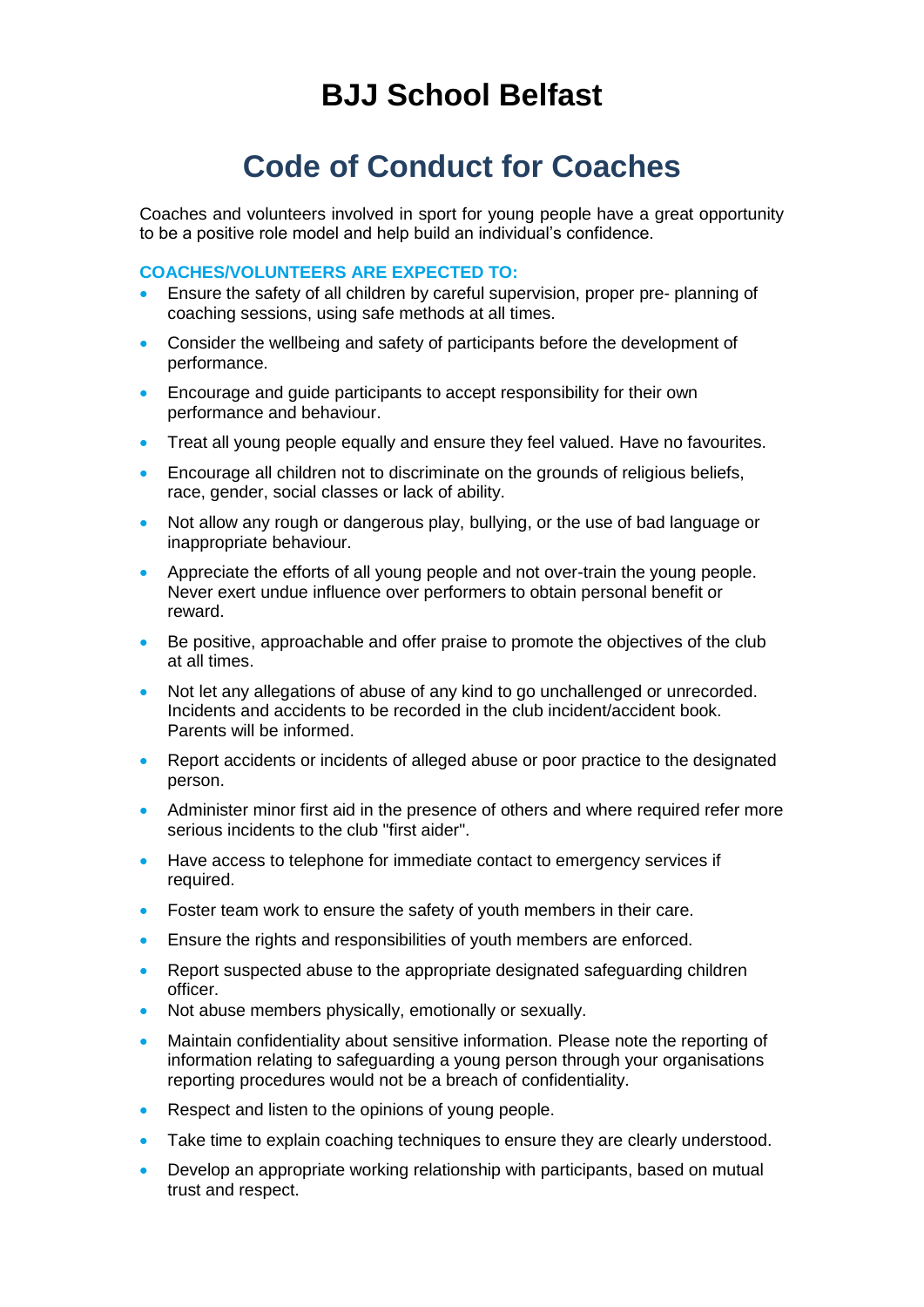- **Ensure they maintain healthy, positive and professional relationships with all** athletes. Coaches and others in positions of authority and trust in relation to athletes aged 16 and 17 years must not engage in sexual relationships with them while that unequal power relationship exists
- Be a role model, displaying consistently high standard of behaviour and appearance (disciplined/committed/time keeping), remember children learn by example.
- Refrain from smoking and consumption of alcohol during club activities or coaching sessions.
- Never condone rule violations, rough play or the use of prohibited substances.
- Protect themselves from false accusation:
	- Not spending excessive amounts of time alone with children away from others
	- Never taking children to their home
	- **Not administering First Aid involving the removing of children's** clothing unless in the presence of others
- Hold appropriate valid qualifications and insurance cover.
- A coach or other club officer should not accept any club member under the age of 18 as a friend on their own personal social media site, or share their own site details with them. Unless that coach is related to that particular child at the club. Problems can arise when coaches and other people in a position of responsibility at a club accept children as "friends" on their own personal social networking site.
- It is important for coaches to ensure that their interactions and communications with young members in real life and via social media reflects their role and position of responsibility for that young person.
- Coaches should lock down access to their social media site to ensure that only their accepted "friends" have access to their photos and information.
- Coaches should only use electronic<sup>1</sup> based communications to share sport/activity/club-related information with young members and avoid personal, non-sport messages/photographs/videos or banter.
- Make the sport/activity **fun.**

### **COACHES/VOLUNTEERS HAVE A RIGHT TO:**

- Access on-going training and information on all aspects of leading/managing activities for youths, particularly on Safeguarding.
- Support in the reporting of suspected abuse.
- Access to professional support services.
- Fair and equitable treatment by the governing body/club.
- Be protected from abuse by children/youths, other adult members and parents.
- Not to be left vulnerable when working with children.

<sup>-</sup><sup>1</sup> Electronic communication may include, texting, facebook, twitter etc.